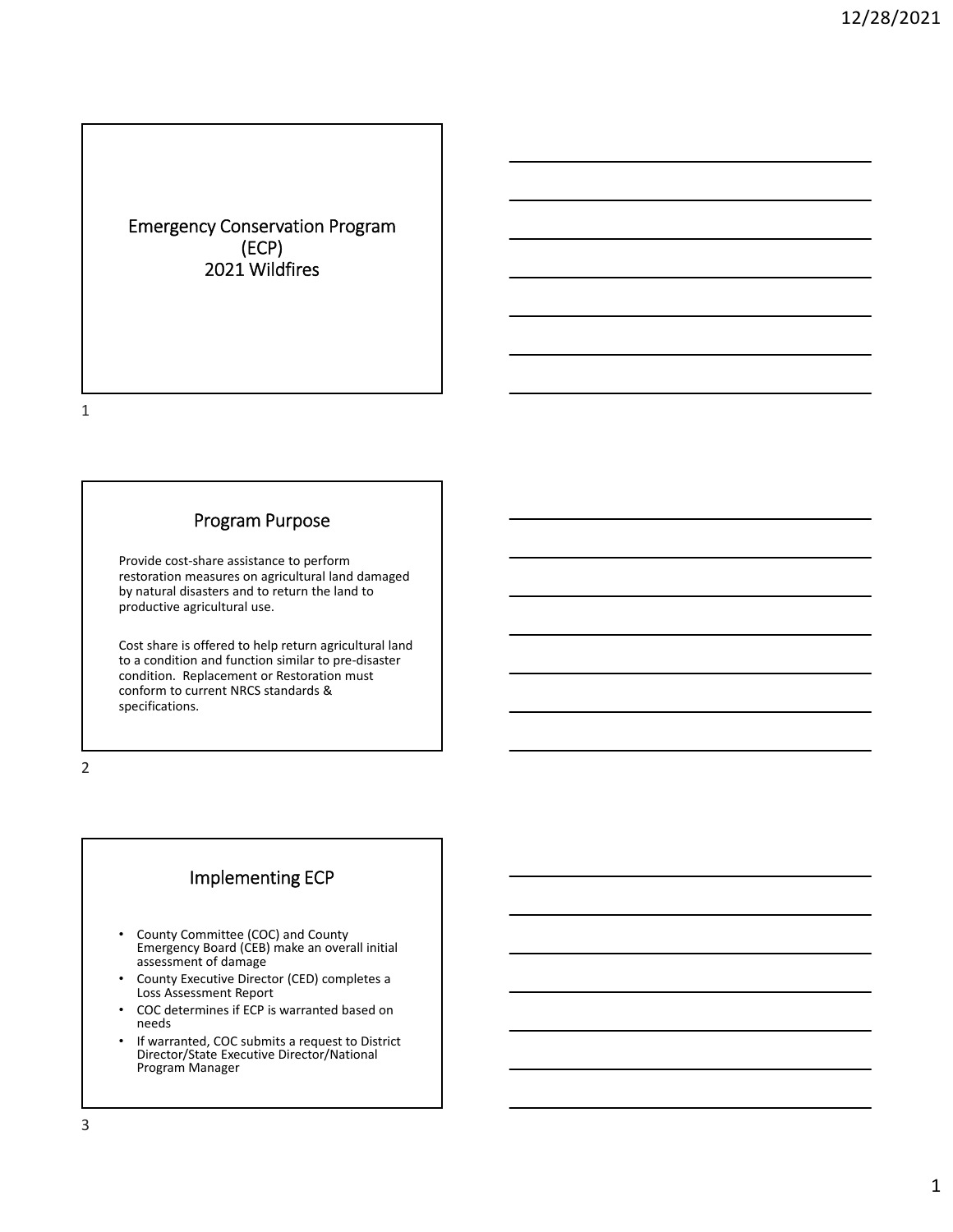### Implementing ECP, Continued

- If approved by National Program Manager, COC will set up a signup period for producer to submit applications
- County will inform & educate producers about ECP

4

#### Signup Period

- To be Determined after Natl Approval
- Application should be filed prior to starting practice

NOTE: Before application approval, funding is not guaranteed

• Environmental and cultural resource compliance evaluations must be completed prior to application approval

5

# Person Eligibility

Eligible person:

- •Determined on individual basis considering type/extent of damage
- •Must not be able to install or repair damage without assistance, or without causing financial hardship
- •Must be an Agricultural producer who contributes to the cost of the practice and have an interest in the farm, this could be an owner, tenant, landlord or sharecropper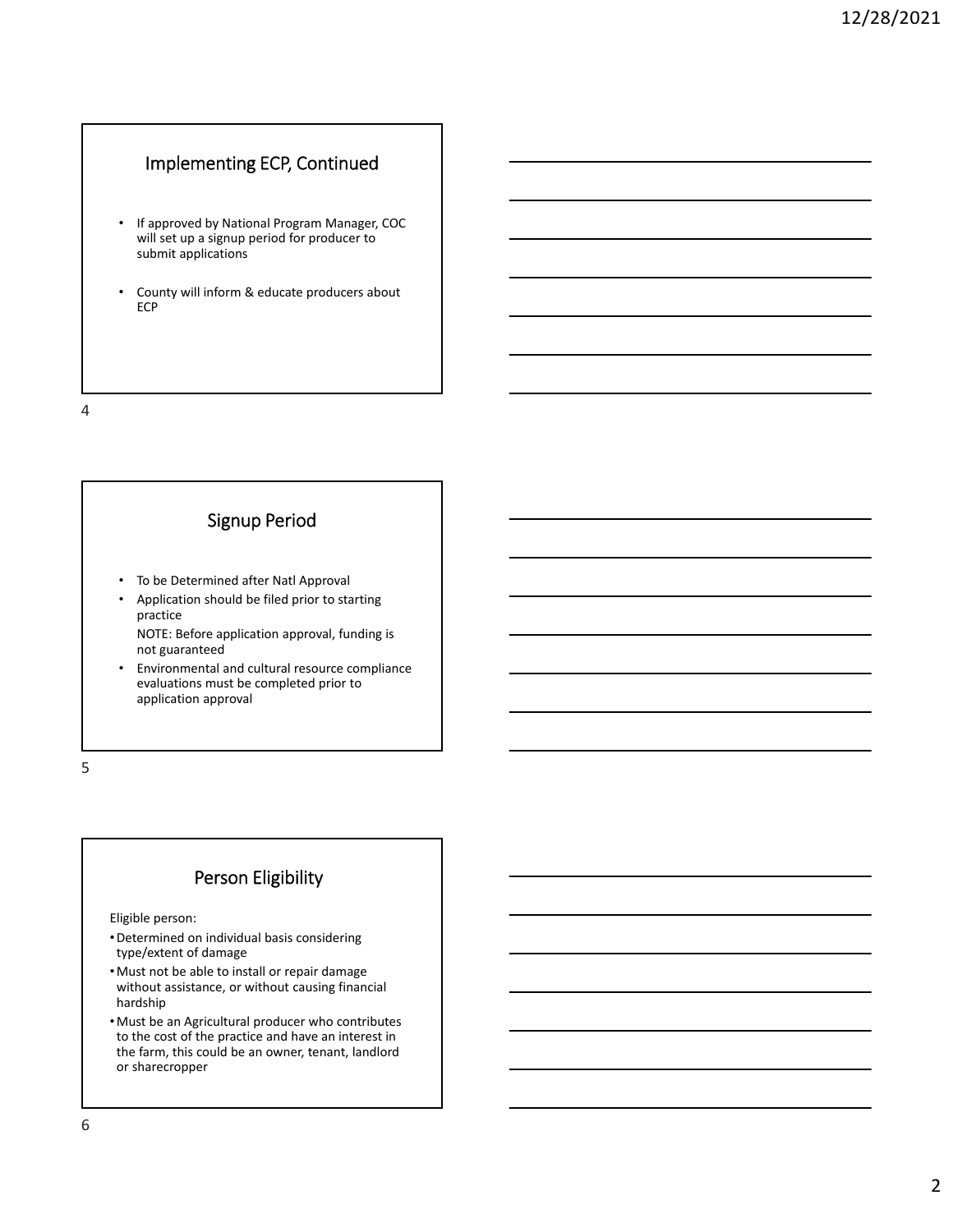# Land Eligibility

For land to be eligible, the land must be:

- Physically located in county approved for ECP
- Privately owned and normally used for farming or ranching
- •Used for grazing commercial livestock
- •Used for producing agricultural commodities
- •Used for commercially producing orchards & groves

7

## Ineligible Land

- Federal or State, Owned or controlled
- Located under greenhouses, hoop houses, & high tunnel structures
- •Devoted to Trees for Timber Production

8

## ECP Practices

- Replacing or Restoring Permanent Fences
- Restoring Conservation Structures & Other Installations
- Field Windbreaks and Farmstead Shelterbelts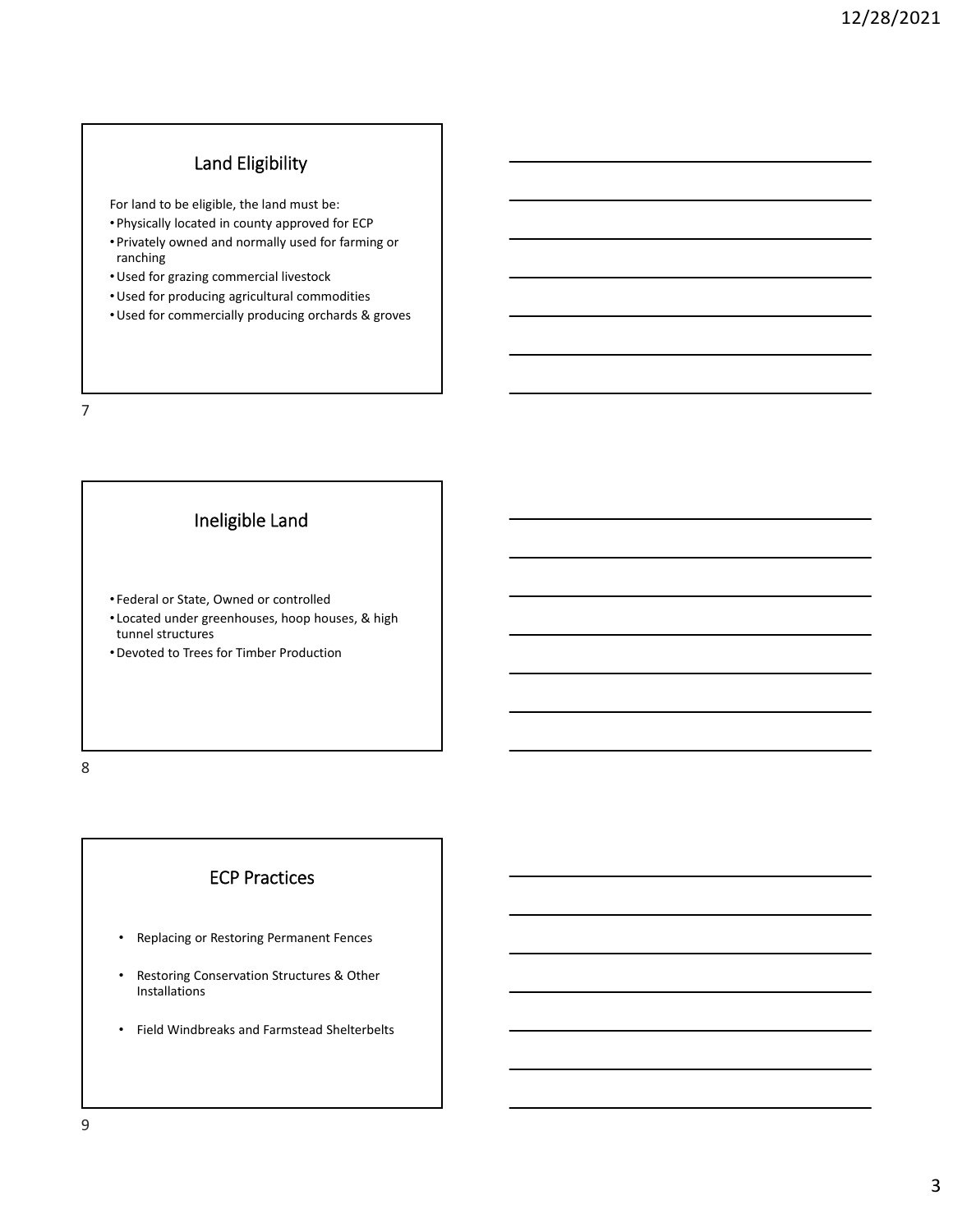#### Permanent Fences

Apply on farmland where permanent fences used for agricultural purposes have been destroyed or seriously damaged by the approved disaster.

Materials and design must restore the fence (barbed, smooth, high<br>tensile, or woven wire) to a similar type & function that existed before the<br>natural disaster. The practice must have been functioning prior to the<br>disaster

Fence replacement or restoration must conform to current NRCS Standards & Specifications.

ECP Practice Lifespan for Fence is <sup>20</sup> years, therefore, permanent fencing must be maintained

10

#### Permanent Fences

If the request is for restoring the following ‐ cost share would be authorized:

- Fence to return land to productive ag use
- Livestock inclusion
- Wildlife exclusion fence to protect crop
- Cross fences
- Boundary fences
- Cattle Gates

• Solar‐based & wind‐based power sources, if determined to be less costly to replace electric fence

11

## Permanent Fences –C/S Advance Payment

During initial Cost share request (FSA‐848) for fencing, producer may request 25% of the total Cost share available to begin the repair or replacement of fence.

Advance funds must be expended and producer must provide proof of expenditures to the County office within 60 days of the receipt of the advance payment.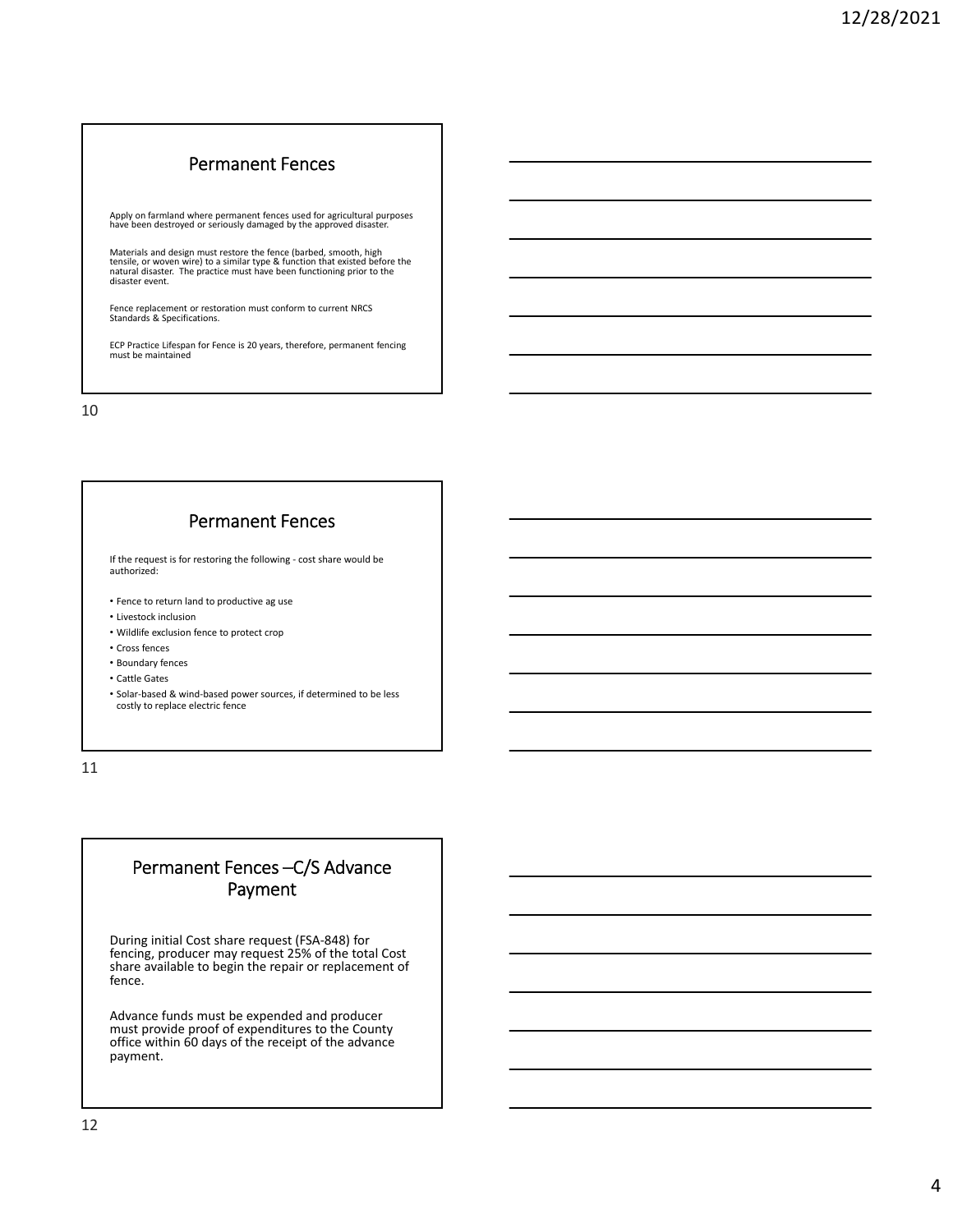#### Restoring Conservation Structures

This practice restored conservation structures & installations damaged by natural disasters:

- •Used for agricultural purposes
- The set lifespan for this practice will depend upon the needed component
- •Must be built or restored to NRCS standard and specifications

13

#### Restoring Conservation Structures

Cost Share Components of this practice would include:

• Solar units for livestock damaged by wildfire

• Livestock Water facilities when damaged by wildfire

• Permanent cover when needed in conjunction with eligible structures and used to prevent critical erosion

14

## Field Windbreaks and Farmstead Shelterbelts

Apply practice to restore or replace field windbreaks or farmstead shelterbelts:

- destroyed or seriously damaged by fire
- Includes debris removal, tree purchase, planting, weed control
- Will be maintained for 15 years following year of installation
- Must be built or restored to NRCS standard and specifications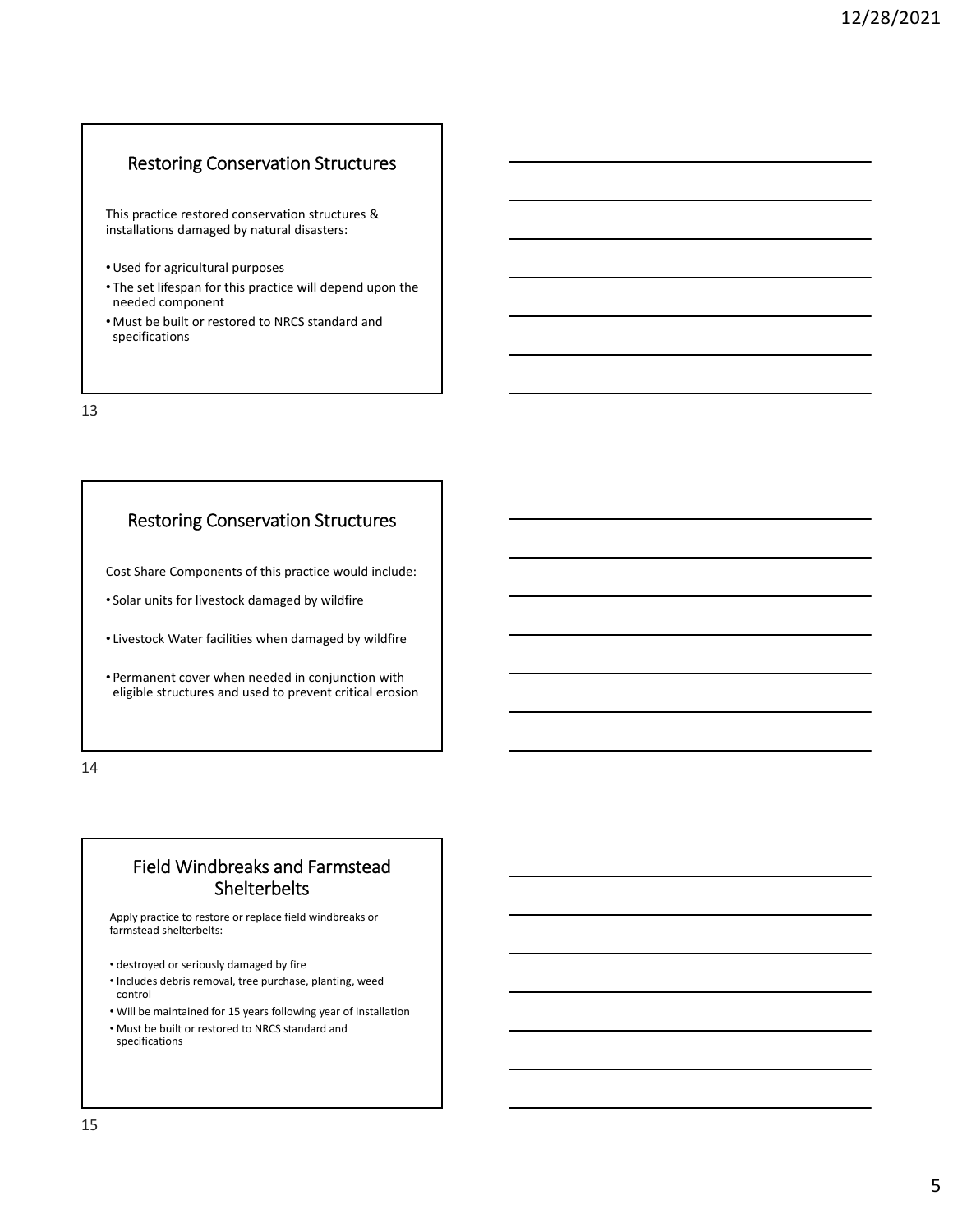### What do I need to make Application?

- Visit County FSA that maintains your farm records
- Complete form FSA‐848, Cost Share Request, providing location, practice and extent of needed replacement

(Application will need to include all producers sharing in the cost of the practice)

• Photo or record of damage, if available

16

# What do I need, Continued

- Complete AD‐1026, Highly Erodible Land Conservation and Wetland Conservation Certification
- Complete CCC‐902 (& CCC‐901, if applicable), Farm Operating Plan for Payment Eligibility
- CCC‐860, Socially Disadvantaged, Limited Resource, Beginning & Veteran Farmer or Ranch Certification – as needed

17

## When Practice is Complete ‐ Documentation

- Report performance of the practice by completing form FSA‐848B, before the practice expiration date
- Provide evidence that would include: invoices, cancelled checks, paid receipts – Documentation provided must show the ECP applicant(s) paid the cost of the practice receiving cost share

NOTE: It is important that all participants that shared in the cost of the practice are included on all invoices. This is important to calculating cost share and payment limitation (\$500,000)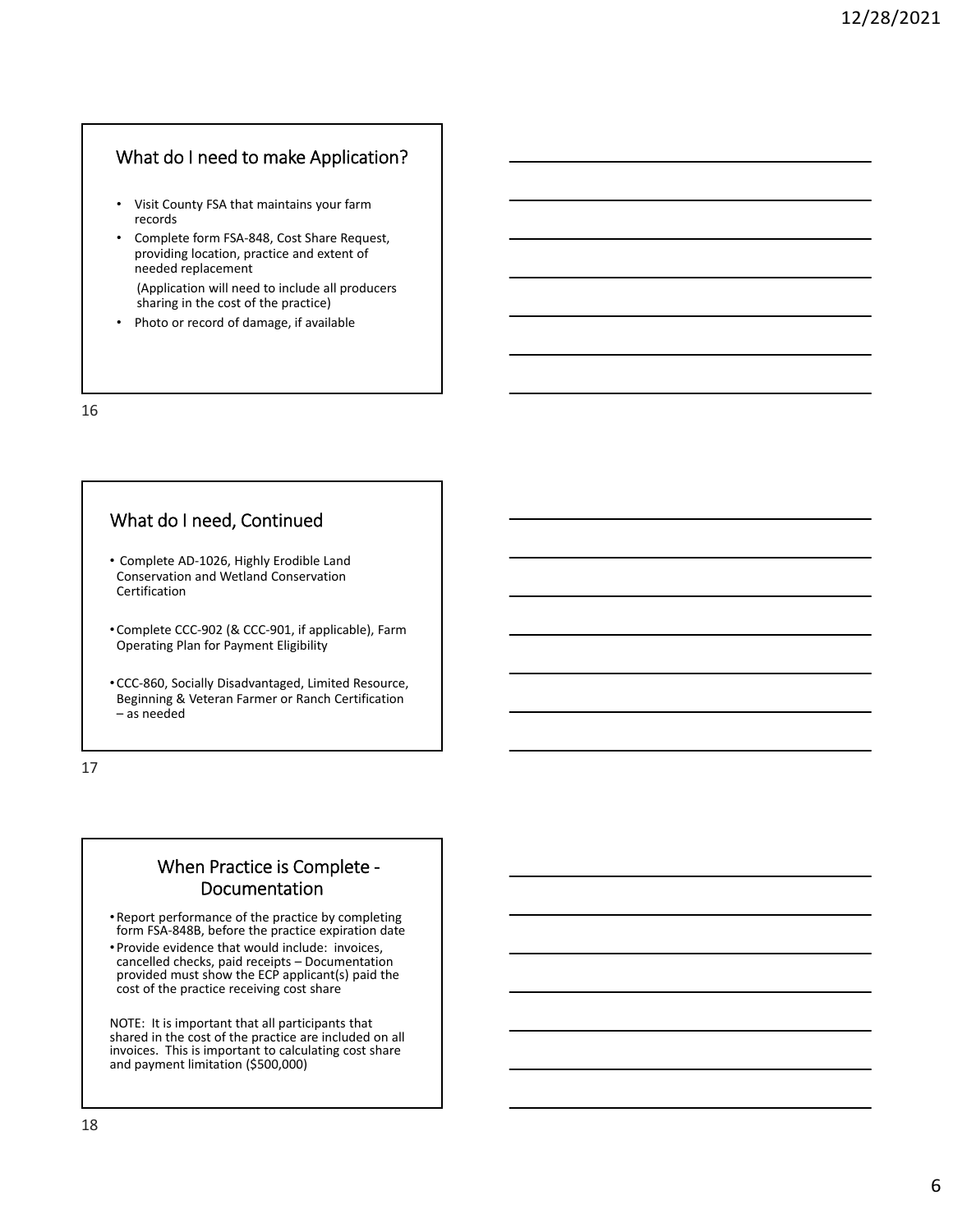## When Practice is Complete ‐ Documentation, Continued

If producer performed practice with own labor and equipment, provide a signed, itemized statement which includes the following: • Dates of work performed

- Cost per hour charged for labor
- Type of equipment used
- Charge for equipment
- Type and cost of materials used
- Other applicable information

\*An onsite visit will be performed to confirm completion of the practice to NRCS standards and specifications

19

## Payments

- ECP payments will be issued using payment scenarios which<br>include components needed to complete the practice. The<br>payment will be calculated at 75% of the set rate unless<br>producer has submitted form CCC-860, Socially<br>Dis
- After practice completion, producers must report performance and provide payment documentation
- All requested practices must be needed and must meet NRCS standards and specifications

• Cost share payment may not exceed 50% of agricultural market value of the affected land (this is set by the COC)

20

#### Payments, Continued

- •Maximum payment **per person or legal entity per disaster event is \$500,000** (direct attribution applies = payments received directly and indirectly)
- Subject to eligibility and availability of funds
- •Minimum qualifying cost of Restoration is \$1,000 per participant or \$250 if limited resource, socially disadvantaged, or beginning farmer or rancher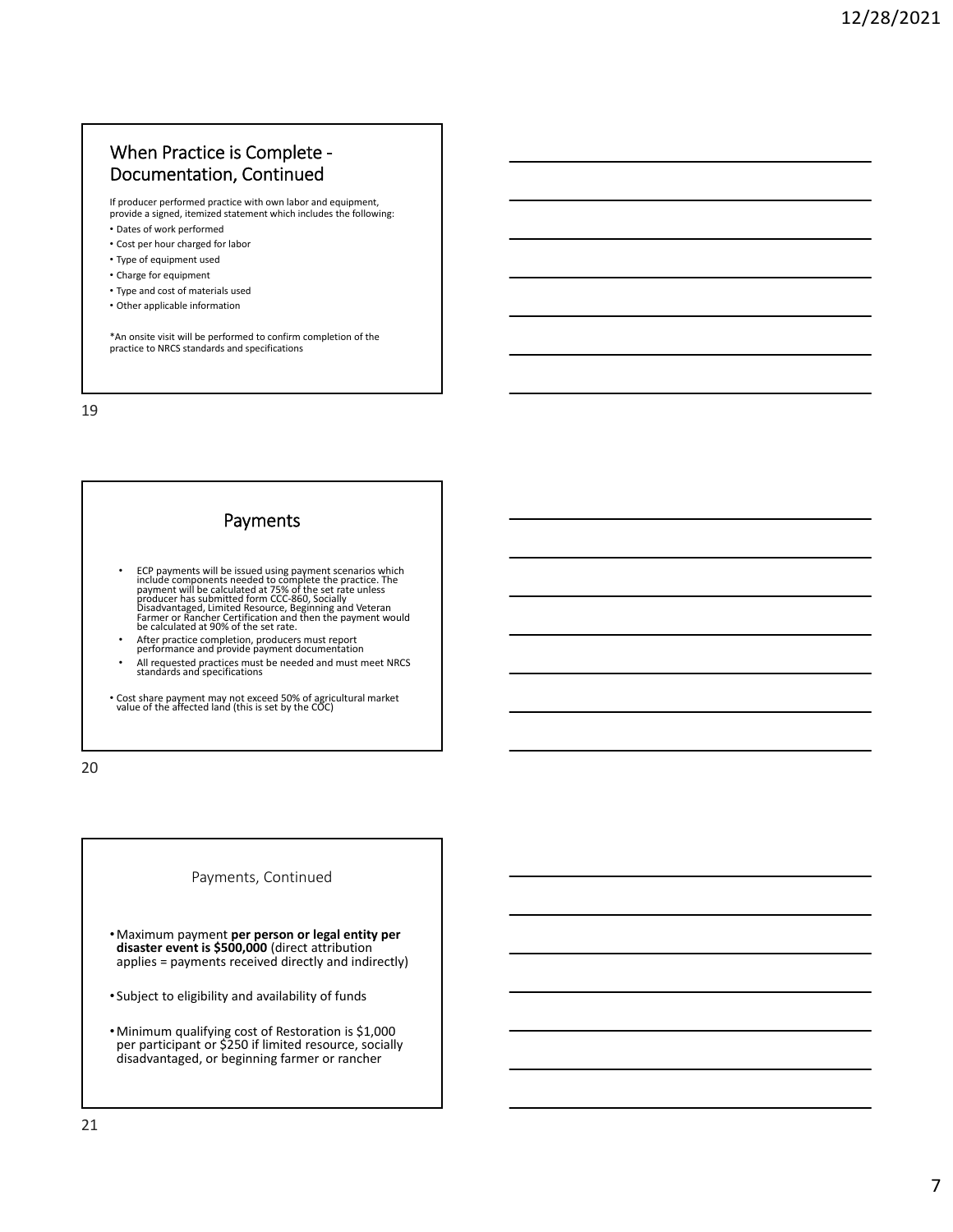#### CCC‐860 Form

- If applicable, producer must file form CCC‐860 to report Socially Disadvantaged, Limited Resource, Beginning and Veteran Farmer or Rancher Certification.
- Limited Resource Producter is a farmer/fancher whose direct or indirect gross farm sales do not exceed<br>the amount identified in the Self-Determination Tool (https://lriftool.sc.egov.usda.gov ) for 2 calendar<br>years that p
- Socially Disadvantaged Farmer/Rancher is a member of a group whose members have been subject to racial, ethnic, or gender prejudice because of their dentity as members of a group without regard to their individual qualitie
- **Beginning Farmer** is a person or legal entity for which both are true: Has not operated a farm or ranch for more than 10 years, and materially and substantially participates in the operation.

22

# Example 1

- Ranch A : Husband and Wife Joint Venture
- Own and operate 500 acres of grass 4 miles of fence destroyed by fire
- 4 miles completed and all documentation provided to COF

• ECP Cost Share Computation – C/S rate ‐ \$2.14 ft X 75% = \$1.61 ft • 21,120 ft X  $$1.61 = $34,003$ 

• \$17,001 ECP cost‐share issued to Husband • \$17,002 ECP cost‐share issued to Wife

NOTE: Both Husband and Wife's names must be on ECP application and cost documentation

23

Questions?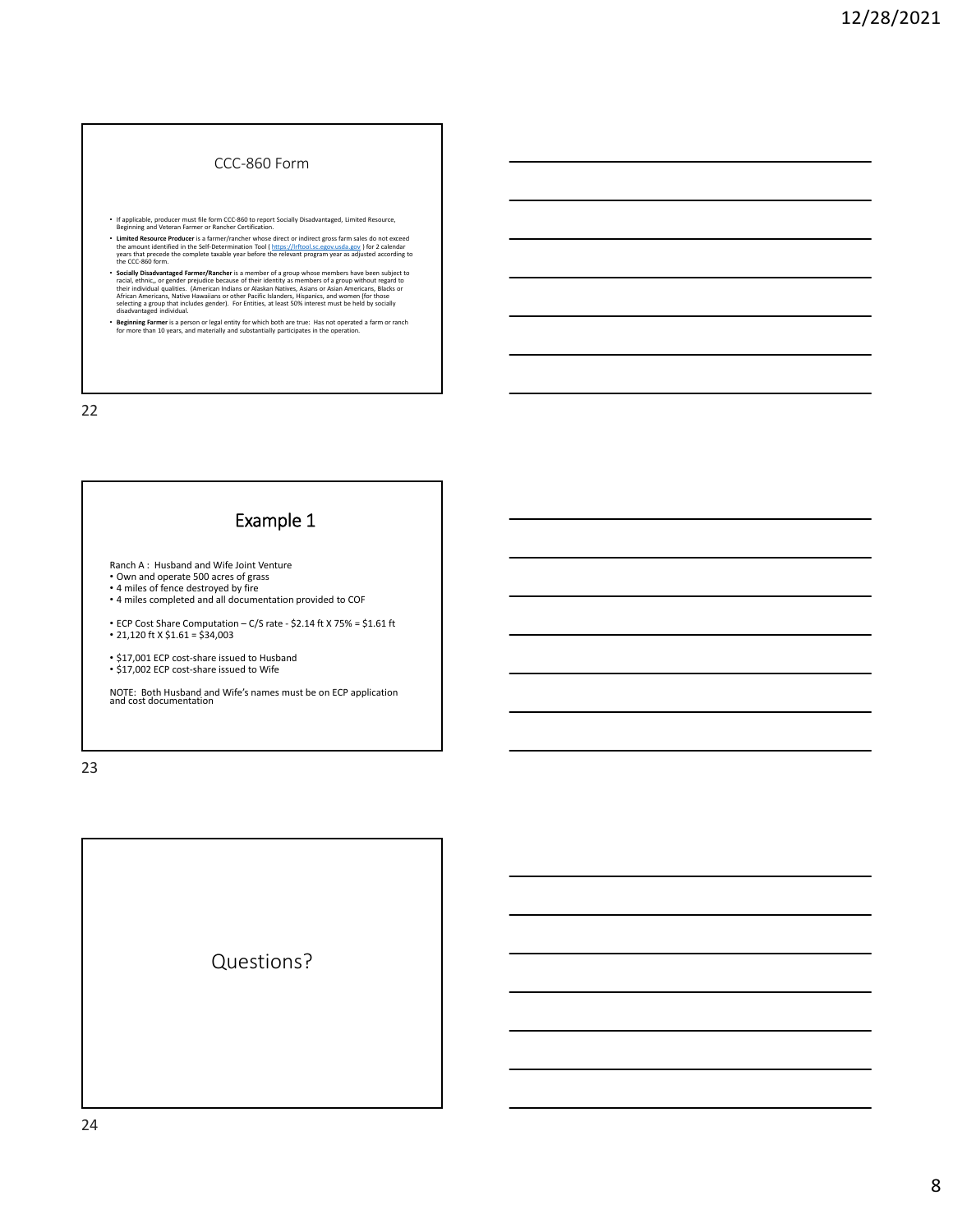## Emergency Conservation Program (ECP) Guidelines for Cost Share Assistance after Approval of ECP Application

- 1. Participant will report the extent of the practice performed on form FSA-848B and provide any required supporting documentation before a cost share payment can be issued and by the practice expiration date.
- 2. FSA-848B must be signed and dated by all eligible participants or their authorized representative.
- 3. Documentation must be provided to determine financial responsibility requirements are met and to determine proper payment. You must provide a copy of the paid invoice showing all applicable persons that contributed to the cost of the practice or a copy of the cancelled check.
- 4. Proof of Payment documentation must be maintained for the practice lifespan, (Example: Fencing lifespan is 20 years). Lifespans begin on the following January of practice installation.
- 5. If producer performs the practice with their own labor, equipment, or materials, the producer must submit signed and dated statements that include: Date of Work Performed, Cost Per Hour Charged for Labor, Expense of Equipment Used, Type and Cost of Materials Used, and Any other applicable information.
- 6. When the producer signs the FSA-848B to request payment, they are agreeing to refund all or part of the cost share assistance if before expiration of the practice lifespan specified in the ECP agreement, the practice is destroyed or not properly maintained.
- 7. If a participant relinquishes control or title to the land on which the practice has been established, the participant must obtain a written statement from the new owner, agreeing to properly maintain the practice for the remainder of the lifespan. This will make the original participant no longer responsible for the practice maintenance.
- 8. Actions taken to repair damage before filing an ECP application or receiving approval, may be eligible if an application is filed before the end of the ECP signup period, and if there are no environmental impacts. Starting a practice before approval is always at the producers' risk. Activities to disturb the soil below the plow zone may result in the application not being eligible for ECP, if the activity is done prior to an environmental assessment.

IMPORTANT REMINDER: Invoices must show the person paying for the cost of the practice and the person that has requested cost share by completing the FSA-848 application.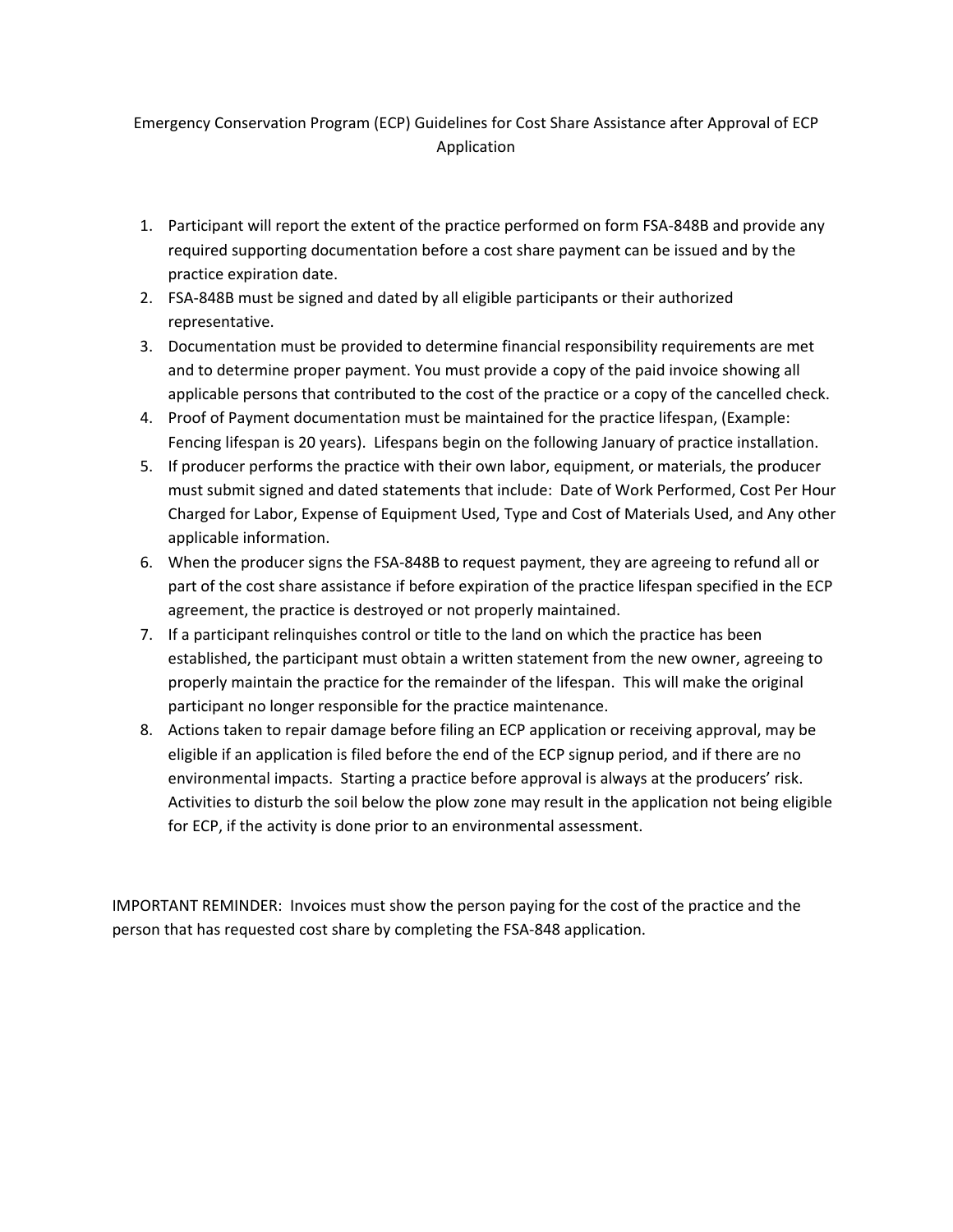|                                                                                                                                                      |                                                                     |                              |                                               |                                                       |                                                     |                                                                                                                                                                                                                                                                                                                                                                                                                                                                                                                                                                                                                                                                                                                                                                                                                              |                                                         |                                                                                 |                        | Form Approved - OMB No. 0560-0082<br>OMB Expiration Date: 04/30/2024 |                         |
|------------------------------------------------------------------------------------------------------------------------------------------------------|---------------------------------------------------------------------|------------------------------|-----------------------------------------------|-------------------------------------------------------|-----------------------------------------------------|------------------------------------------------------------------------------------------------------------------------------------------------------------------------------------------------------------------------------------------------------------------------------------------------------------------------------------------------------------------------------------------------------------------------------------------------------------------------------------------------------------------------------------------------------------------------------------------------------------------------------------------------------------------------------------------------------------------------------------------------------------------------------------------------------------------------------|---------------------------------------------------------|---------------------------------------------------------------------------------|------------------------|----------------------------------------------------------------------|-------------------------|
| FSA-848<br>$(04 - 07 - 21)$                                                                                                                          |                                                                     |                              | U.S. DEPARTMENT OF                            | Farm Service                                          | AGRICULTURE<br>Agency                               |                                                                                                                                                                                                                                                                                                                                                                                                                                                                                                                                                                                                                                                                                                                                                                                                                              | $\div$                                                  | ST. & CO. Code                                                                  |                        | 2. County Office Name, Address and Telephone Number                  |                         |
|                                                                                                                                                      |                                                                     |                              |                                               | COST-SHARE                                            | <b>REQUEST</b>                                      |                                                                                                                                                                                                                                                                                                                                                                                                                                                                                                                                                                                                                                                                                                                                                                                                                              |                                                         |                                                                                 |                        |                                                                      |                         |
| THIS REQUEST is submitted by the undersigned owners, operators, tenants, and/or producers (who indi-<br>$Box\ 5; 2)$                                 |                                                                     |                              |                                               |                                                       |                                                     | Applicant (a) destroys the approved practice(s), or (b) voluntarily relinquishes control of or title to, the land on which the approved practice(s) has been established, and the new<br>the Applicant agrees that this practice(s) would not be performed without Federal cost-sharing; and, 3) if cost-sharing is approved for the practice(s) requested, the<br>the Applicant agrees to the following:   J) the Applicant is requesting cost-share assistance to perform a practice(s) designed to meet the objectives of the program referenced in<br>By signing this form,<br>Applicant agrees to refund all or part of the funds paid to him/her, as determined by the Approving Official, if, before expiration of the lifespan of the specified practice(s), the<br>vidually may be referred to as "the Applicant"). |                                                         | 3. Application Number                                                           |                        |                                                                      |                         |
|                                                                                                                                                      |                                                                     |                              |                                               |                                                       |                                                     | begins the practice(s) before receiving written approval, he or she may be denied cost-share funding. Further, the Applicant hereby authorizes a representative of USDA to have<br>access to the practice site area(s). Further,<br>owner and/or operator of the land does not agree in writing to properly maintain the practice(s) for the remainder of its life span. The Applicant further agrees that if he or she                                                                                                                                                                                                                                                                                                                                                                                                      |                                                         | 4. Program Code                                                                 |                        | Contract ID (If applicable)<br>s.                                    |                         |
| 6. Description of Site and Practice Objectives<br>EMERGENCY PROGRAMS ONLY                                                                            |                                                                     |                              |                                               |                                                       |                                                     |                                                                                                                                                                                                                                                                                                                                                                                                                                                                                                                                                                                                                                                                                                                                                                                                                              |                                                         |                                                                                 |                        |                                                                      |                         |
| 7. Disaster Type:                                                                                                                                    |                                                                     |                              |                                               |                                                       |                                                     | 9. Livestock(s) (Select and list amount with units):                                                                                                                                                                                                                                                                                                                                                                                                                                                                                                                                                                                                                                                                                                                                                                         |                                                         |                                                                                 |                        |                                                                      |                         |
| Orchards or Vineyards<br>Flowers or Bulbs<br>Crop(s) (Select)<br>Seed Crops<br>ထဲ                                                                    | Hay Forage or Pasture<br>Vegetables or Fruits<br>Grain or Row Crops |                              | Field Grown Ornamentals<br>Other:             |                                                       |                                                     | Other animals raised exclusively for commercial food or fiber:<br>Swine:<br>Cattle:<br>Fish:                                                                                                                                                                                                                                                                                                                                                                                                                                                                                                                                                                                                                                                                                                                                 | Horses, Mules or Donkeys:<br>Buffalo/Beefalo:<br>Goats: |                                                                                 |                        | Poultry:<br>Sheep:                                                   |                         |
| <b>PRACTICES REQUESTED</b><br>10.                                                                                                                    |                                                                     |                              |                                               |                                                       |                                                     |                                                                                                                                                                                                                                                                                                                                                                                                                                                                                                                                                                                                                                                                                                                                                                                                                              |                                                         |                                                                                 |                        |                                                                      |                         |
| Tract No.<br>Farm No.                                                                                                                                | Field No                                                            | Practice Control No.<br>≏    |                                               |                                                       |                                                     | Practice Title                                                                                                                                                                                                                                                                                                                                                                                                                                                                                                                                                                                                                                                                                                                                                                                                               | Practice Units                                          |                                                                                 | Practice<br>Acres<br>Ġ | Requested<br>Extent<br>I                                             | Cost-Share<br>Requested |
|                                                                                                                                                      |                                                                     |                              |                                               |                                                       |                                                     |                                                                                                                                                                                                                                                                                                                                                                                                                                                                                                                                                                                                                                                                                                                                                                                                                              |                                                         |                                                                                 |                        |                                                                      |                         |
|                                                                                                                                                      |                                                                     |                              |                                               |                                                       |                                                     |                                                                                                                                                                                                                                                                                                                                                                                                                                                                                                                                                                                                                                                                                                                                                                                                                              |                                                         |                                                                                 |                        |                                                                      |                         |
|                                                                                                                                                      |                                                                     |                              |                                               |                                                       |                                                     |                                                                                                                                                                                                                                                                                                                                                                                                                                                                                                                                                                                                                                                                                                                                                                                                                              |                                                         |                                                                                 |                        |                                                                      |                         |
|                                                                                                                                                      |                                                                     |                              |                                               |                                                       |                                                     |                                                                                                                                                                                                                                                                                                                                                                                                                                                                                                                                                                                                                                                                                                                                                                                                                              |                                                         |                                                                                 |                        | J. Total Requested Cost-Share                                        |                         |
| has been established and the new owner and/or operator of the land does not agree in writing to properly<br><b>11. APPLICANT'S REQUEST</b><br>unding |                                                                     |                              |                                               |                                                       |                                                     | (We) request cost-share assistance under the program to meet the objective(s) data one. The practice(s) on this request would not be performed without Federal cost-sharing. if cost-sharing is approved for the practice(s) r<br>all or part of the funds paid to me as determined by the Approving Official, if, before expiration of the specified practice lifespan(s) 1, (a) destroy the approved practice(s), or (b) voluntarily relinquish control or tit<br>maintain the practice(s) for the remainder of the lifespan(s) . I understand that if I begin the practice before receiving written approval I may be denied                                                                                                                                                                                              |                                                         |                                                                                 |                        |                                                                      |                         |
| Applicant's Name, Address and Telephone<br>Number<br>∢                                                                                               |                                                                     | olo<br>Percent<br>Share<br>ń | Resource<br>Limited<br>I YES<br>$\frac{1}{2}$ | Beginning<br>YES<br>Farmer<br>$\frac{1}{2}$<br>.<br>ב | Disadvantaged<br>Socially<br>I YES<br>$\frac{1}{2}$ | F. Signature (By)                                                                                                                                                                                                                                                                                                                                                                                                                                                                                                                                                                                                                                                                                                                                                                                                            | ن<br>ف                                                  | Title/Relationship of the Individual If Signing<br>in a Representative Capacity |                        |                                                                      | (MM-DD-YYYY)<br>Date    |
| NOTE:                                                                                                                                                |                                                                     |                              |                                               |                                                       |                                                     | The authority for requesting the information identified on this form is 7 CFR Part 701, 7 CFR Part 1410, the Commodity Credit Corporation Charter Act (15<br>The following statement is made in accordance with the Phivacy Act of 1974 (5 U.S.C. 552a - as amended). The authonity for publish for exact and information and information charge with the Phivacy Act of 1974 (5 U.S.C. 552                                                                                                                                                                                                                                                                                                                                                                                                                                  |                                                         |                                                                                 |                        |                                                                      |                         |
|                                                                                                                                                      |                                                                     |                              |                                               |                                                       |                                                     | Public Burden Statement (Paperwork Reduction Act): According to the Paperwork Reduction 16:1995, an agency may not conduct or sponsor, and a person is not required to respond to, a collection of information unless it displ                                                                                                                                                                                                                                                                                                                                                                                                                                                                                                                                                                                               |                                                         |                                                                                 |                        |                                                                      |                         |
|                                                                                                                                                      |                                                                     |                              |                                               |                                                       |                                                     | in accordance with Federal Coll of the Disparance of Agriculture (USDA) of guargetives and engunies and institutions particularly provide productions and program and provided or marked on the collection and origin and prop<br>By signing this form, the Applicant acknowledges and understands that any false representation or claims are subject to civil and criminal penalies including, but not limited to those under 18 U.S.C. 1001.                                                                                                                                                                                                                                                                                                                                                                              |                                                         |                                                                                 |                        |                                                                      |                         |
|                                                                                                                                                      |                                                                     |                              |                                               |                                                       |                                                     | Persons with disablike state manical of communication for program information (e.g., Braille, large print, audiotape, American Sign Language, etc.), should contact the responsible Agency or USDA 1710.020 (voice and TTY) or                                                                                                                                                                                                                                                                                                                                                                                                                                                                                                                                                                                               |                                                         |                                                                                 |                        |                                                                      |                         |
|                                                                                                                                                      |                                                                     |                              |                                               |                                                       |                                                     | To file a pogan nistencomplet the USDA Pogran Discrimination Complaint U.S. Dependent Mind. As a state of the Mind Complete the Discrimination Complete the USDA some Mind Mind of Discrimination of the Mind Mind Mind Mind M                                                                                                                                                                                                                                                                                                                                                                                                                                                                                                                                                                                               |                                                         |                                                                                 |                        |                                                                      |                         |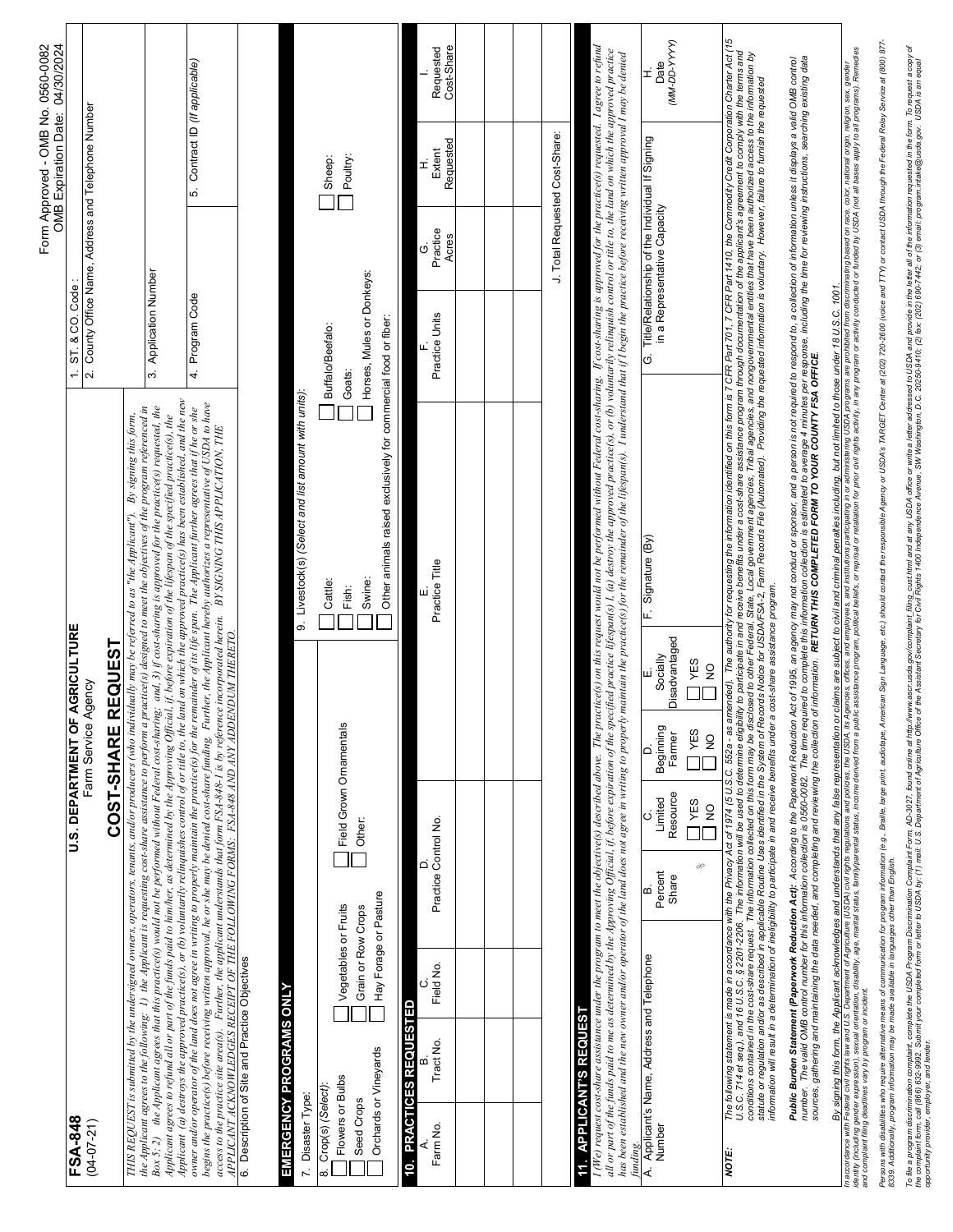| FSA-848 (04-07-21)         | 12. APPLICATION INFORMATION<br>A. Program Code B. Program Year<br>B. Program Year | C. ST. & CO. Code                            | D. Hydrologic Unit Code    | <b>Application Number</b><br>шi |                              | F. Contract ID                  |                                        | G. Disaster ID                        | Page 2<br>EMERGENCY PROGRAMS ONLY<br>a Discreency Programs ONLY |                                         |
|----------------------------|-----------------------------------------------------------------------------------|----------------------------------------------|----------------------------|---------------------------------|------------------------------|---------------------------------|----------------------------------------|---------------------------------------|-----------------------------------------------------------------|-----------------------------------------|
| ø                          | 13. PRACTICES REQUESTED AND NEEDED                                                |                                              | шi                         | щ,                              | Ġ                            | I.                              |                                        |                                       |                                                                 | ⇒                                       |
|                            | $\frac{1}{2}$<br>Tract No.                                                        | D.<br>Practice Control No.                   | Primary<br>Purpose Code    | Practice Units                  | Practice Extent<br>Requested | Practice Extent<br>Needed       |                                        | Requested Cost-Share<br>Rate and Type |                                                                 | Requested<br>Cost-Share                 |
|                            |                                                                                   |                                              |                            |                                 |                              |                                 |                                        |                                       |                                                                 |                                         |
|                            |                                                                                   |                                              |                            |                                 |                              |                                 |                                        |                                       |                                                                 |                                         |
|                            | 14. COMPONENTS REQUESTED AND NEEDED                                               |                                              |                            |                                 |                              |                                 |                                        | K. TOTALS:                            |                                                                 |                                         |
|                            | ပဲ <u>ခ</u> ်ို့ <u>ခို</u><br>Tract No.                                          | Practice Control No.                         | E.<br>Component<br>No.     | Component Title                 |                              | Component<br>Component<br>Units | Component<br>Extent<br>Requested<br>Ξ, | Component<br>Extent<br>Needed         | Requested<br>Cost-Share Rate<br>and Type<br>∍                   | Requested Cost-<br>Share<br>₹.          |
|                            |                                                                                   |                                              |                            |                                 |                              |                                 |                                        |                                       |                                                                 |                                         |
|                            |                                                                                   |                                              |                            |                                 |                              |                                 |                                        |                                       |                                                                 |                                         |
|                            |                                                                                   |                                              |                            |                                 |                              |                                 |                                        |                                       |                                                                 |                                         |
|                            |                                                                                   |                                              |                            |                                 |                              |                                 |                                        |                                       |                                                                 |                                         |
|                            |                                                                                   |                                              |                            |                                 |                              |                                 |                                        |                                       |                                                                 |                                         |
|                            | <b>TECHNICAL PRACTICES PLANNED</b><br>ပ <u>ုံခ</u> ြို့ ခွဲ<br>Tract No.          | Practice Control No.<br>۵                    | Technical<br>Practice Code |                                 | Technical Practice Title     |                                 |                                        | Technical<br>Practice Units<br>Ġ      | Technical<br>Practice<br>Cost-Shared<br>ェ                       | Technical<br>Practice Extent<br>Planned |
|                            |                                                                                   |                                              |                            |                                 |                              |                                 |                                        | $\square$                             | $\overline{\square}$                                            |                                         |
|                            |                                                                                   |                                              |                            |                                 |                              |                                 |                                        | T <sub>YES</sub>                      | $\begin{array}{c}\n0 \\ 0 \\ 0\n\end{array}$                    |                                         |
|                            |                                                                                   |                                              |                            |                                 |                              |                                 |                                        | $\square$ $\times$ ES                 | $\overline{\square}^{\text{NO}}$                                |                                         |
|                            |                                                                                   | Signature of Technical Service Provider<br>∢ | apd<br>Date                | Affiliation<br>ပ                | D.<br>Practice Control No.   | Date Referred                   | Referral Expiration                    |                                       | G.<br>Needs Statement                                           |                                         |
|                            |                                                                                   |                                              |                            |                                 |                              |                                 |                                        |                                       |                                                                 |                                         |
| 16. Needs<br>Determination |                                                                                   |                                              |                            |                                 |                              |                                 |                                        |                                       |                                                                 |                                         |
|                            |                                                                                   |                                              |                            |                                 |                              |                                 |                                        |                                       |                                                                 |                                         |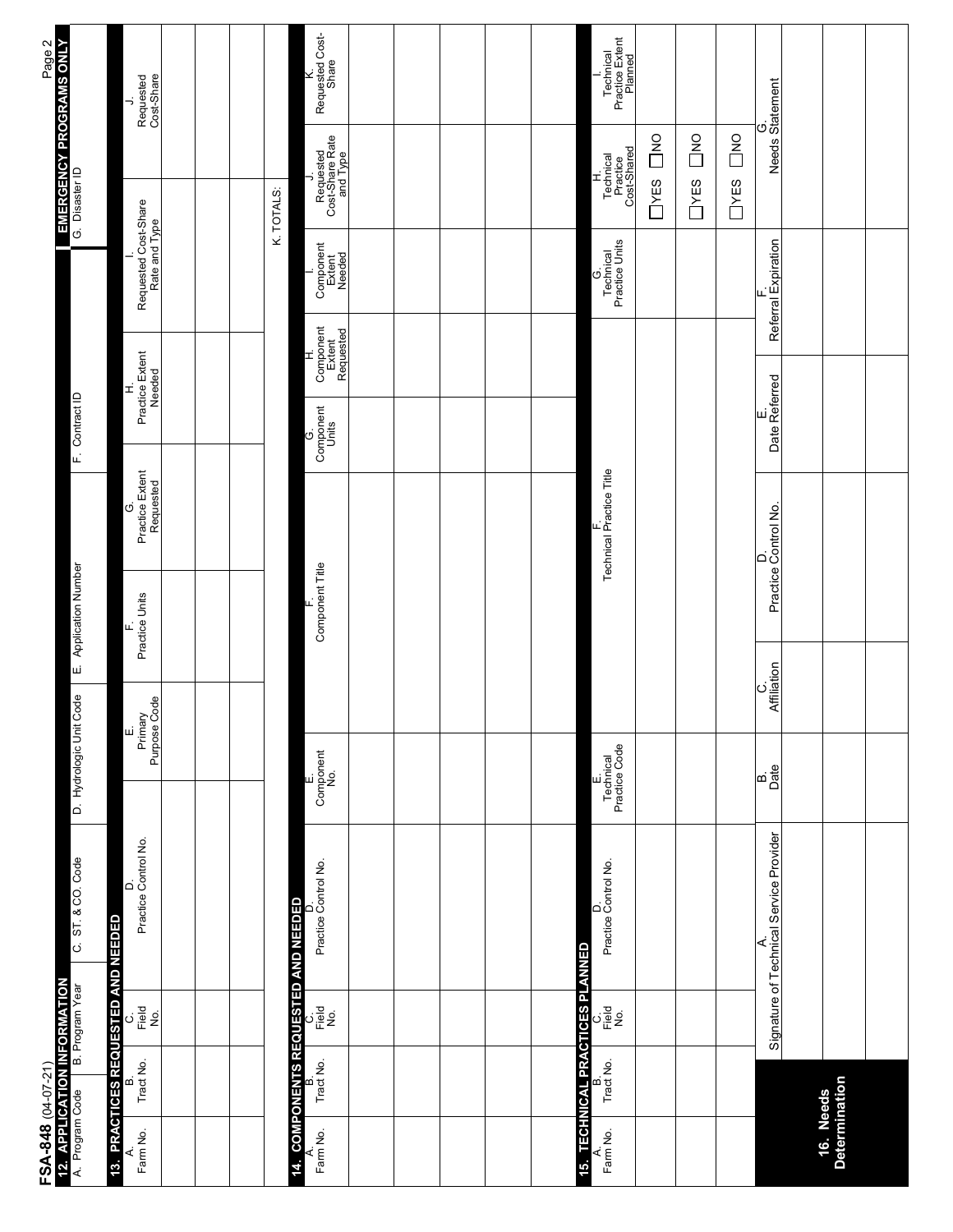| FSA-848-1<br>$(04 - 07 - 21)$                               |                 |           |                      |           | S. DEPARTMENT OF AGRICULTURE<br>Farm Service Agency<br>っ                                                                                                                                                                                                                                                                                                                                                                                                        |                              |                                                                                 |                   | <b>OMB Expiration Date:</b> | 04/30/2024              |
|-------------------------------------------------------------|-----------------|-----------|----------------------|-----------|-----------------------------------------------------------------------------------------------------------------------------------------------------------------------------------------------------------------------------------------------------------------------------------------------------------------------------------------------------------------------------------------------------------------------------------------------------------------|------------------------------|---------------------------------------------------------------------------------|-------------------|-----------------------------|-------------------------|
|                                                             |                 |           |                      | CONTINUAT | SHEET FOR<br>$\overline{6}$                                                                                                                                                                                                                                                                                                                                                                                                                                     | <b>REQUEST</b><br>COST-SHARE |                                                                                 |                   |                             |                         |
| NOTE:                                                       |                 |           |                      |           | The following statement's made in accordance with the Privacy Act of 1974 (5 U.S.C. 552a - as amended). The authority for equality of evaluative on the Conflix of The Party of the Conflix Credit Conceptor Charter Act (<br>U.S                                                                                                                                                                                                                               |                              | CFR Part 701, 7 CFR Part 1410, the Commodity Credit Corporation Charter Act (15 |                   |                             |                         |
|                                                             |                 |           |                      |           | Public Burden Statement (Paperwork Reduction Act): According to the Paperwork Reduction Act of 1995, an agency may not conduct or sponsor, and a person is not required to respond to, a collection of information unless it d                                                                                                                                                                                                                                  |                              |                                                                                 |                   |                             |                         |
| <b>APPLICATION INFORMATION</b><br>₫<br>4.                   |                 |           |                      |           | signing this form, the Applicant acknowledges and understands that any false representation or claims are subject to civil and criminal penalties including, but not limited to those under 18 U.S.C. 1001.                                                                                                                                                                                                                                                     |                              |                                                                                 |                   | EMERGENCY PROGRAMS ONLY     |                         |
| A. Program Code                                             | B. Program Year |           | C. ST. & CO. Code    |           | D. Application Number                                                                                                                                                                                                                                                                                                                                                                                                                                           | E. Contract ID               |                                                                                 | F. Disaster ID    |                             |                         |
| 2. ADDITIONAL PRACTICES REQUESTED                           |                 |           | ≏                    |           |                                                                                                                                                                                                                                                                                                                                                                                                                                                                 |                              |                                                                                 | ق                 | I                           |                         |
| Farm No.                                                    | Tract No.       | Field No. | Practice Control No. |           | Practice Title                                                                                                                                                                                                                                                                                                                                                                                                                                                  |                              | Practice Units                                                                  | Practice<br>Acres | Requested<br>Extent         | Cost-Share<br>Requested |
|                                                             |                 |           |                      |           |                                                                                                                                                                                                                                                                                                                                                                                                                                                                 |                              |                                                                                 |                   |                             |                         |
|                                                             |                 |           |                      |           |                                                                                                                                                                                                                                                                                                                                                                                                                                                                 |                              |                                                                                 |                   |                             |                         |
|                                                             |                 |           |                      |           |                                                                                                                                                                                                                                                                                                                                                                                                                                                                 |                              |                                                                                 |                   |                             |                         |
|                                                             |                 |           |                      |           |                                                                                                                                                                                                                                                                                                                                                                                                                                                                 |                              |                                                                                 |                   |                             |                         |
|                                                             |                 |           |                      |           |                                                                                                                                                                                                                                                                                                                                                                                                                                                                 |                              |                                                                                 |                   |                             |                         |
|                                                             |                 |           |                      |           |                                                                                                                                                                                                                                                                                                                                                                                                                                                                 |                              |                                                                                 |                   |                             |                         |
|                                                             |                 |           |                      |           |                                                                                                                                                                                                                                                                                                                                                                                                                                                                 |                              |                                                                                 |                   |                             |                         |
|                                                             |                 |           |                      |           |                                                                                                                                                                                                                                                                                                                                                                                                                                                                 |                              |                                                                                 |                   |                             |                         |
|                                                             |                 |           |                      |           |                                                                                                                                                                                                                                                                                                                                                                                                                                                                 |                              |                                                                                 |                   |                             |                         |
|                                                             |                 |           |                      |           |                                                                                                                                                                                                                                                                                                                                                                                                                                                                 |                              |                                                                                 |                   |                             |                         |
|                                                             |                 |           |                      |           |                                                                                                                                                                                                                                                                                                                                                                                                                                                                 |                              |                                                                                 |                   |                             |                         |
|                                                             |                 |           |                      |           |                                                                                                                                                                                                                                                                                                                                                                                                                                                                 |                              |                                                                                 |                   |                             |                         |
|                                                             |                 |           |                      |           |                                                                                                                                                                                                                                                                                                                                                                                                                                                                 |                              |                                                                                 |                   |                             |                         |
|                                                             |                 |           |                      |           |                                                                                                                                                                                                                                                                                                                                                                                                                                                                 |                              |                                                                                 |                   |                             |                         |
| and complaint filing deadlines vary by program or incident. |                 |           |                      |           | In accordance with Federal coll of the Individual CDA product of the USDA, its Agencies, Some Compact and amployees, and amployees, and institutions particles in or administing USDA programs are promibled for nate to port<br>Persons with disablikes with allerance of communication for program information (e.g., Braille, large print, audiotage, American Sign Language, etc.) should contact the responsible Agency or USDA's TARGET Center all 202) 7 |                              |                                                                                 |                   |                             |                         |

To fie a program hation completin ( complete the USOA Program Discriment Discussions). Youthout the complete field of the complet of the USOA Program Discomment of the Discope of Discoperation of Appletion To request a cop To file a program complete the USDA Program Discrimination Complator Complant , AD-3027, found colline at Mttp://www.ascr.usda.gov/complant\_filing\_cust.html and at any USDA office or write a letter-addessed to USDA and pro the complant form; completed form or letter to USDA by; (1) mail: U.S. Department of Apriculture Office of the Assistant Secretary for Civil Rights 1401 (000 nues pride ance of the 1400 independence and D.C. 2020-001; (2)

*opportunity provider, employer, and lender.*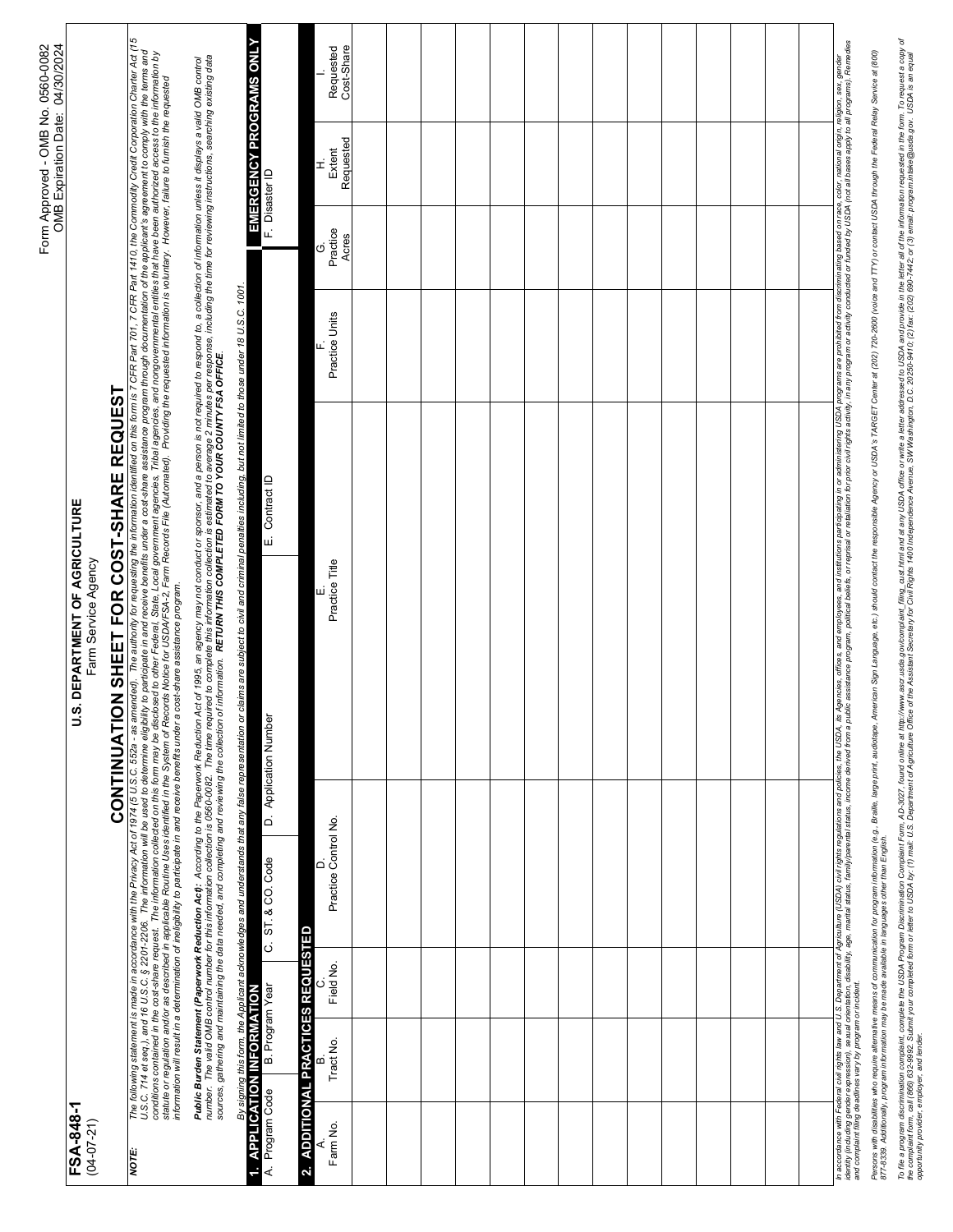| EMERGENCY PROGRAMS ONLY<br>$\mathbf{\Omega}$<br>Page:                                                                     |                                                                                                                                                                                                                                                                                                                                                                                                                                                                                                                                                                | $(MM-DD-YYY)$<br>Date<br>$\widehat{\mathbf{e}}$                                                                                                                                                               | (MM-DD-YYYY)<br>Date<br>$\circledast$                                                                                                                                                                | $\begin{bmatrix} (8) \\ \text{Date} \\ (MM-DD-YNY) \end{bmatrix}$                                                                                                                                 | Date<br>(MM-DD-YYYY)<br>⊚                                                                                                                                                                               | $(MM-DD-YYYY)$<br>Date<br>ම                                                                                                                                                                                           | Date<br>(MM-DD-YYYY)<br>ම                                                                                                                                                                                                               | Date<br>(MM-DD-YYYY)<br>$\widehat{\mathbf{e}}$                                                                                                                                                            | Date<br>(MM-DD-YYYY)<br>ම                                                                                                                                                                                          |
|---------------------------------------------------------------------------------------------------------------------------|----------------------------------------------------------------------------------------------------------------------------------------------------------------------------------------------------------------------------------------------------------------------------------------------------------------------------------------------------------------------------------------------------------------------------------------------------------------------------------------------------------------------------------------------------------------|---------------------------------------------------------------------------------------------------------------------------------------------------------------------------------------------------------------|------------------------------------------------------------------------------------------------------------------------------------------------------------------------------------------------------|---------------------------------------------------------------------------------------------------------------------------------------------------------------------------------------------------|---------------------------------------------------------------------------------------------------------------------------------------------------------------------------------------------------------|-----------------------------------------------------------------------------------------------------------------------------------------------------------------------------------------------------------------------|-----------------------------------------------------------------------------------------------------------------------------------------------------------------------------------------------------------------------------------------|-----------------------------------------------------------------------------------------------------------------------------------------------------------------------------------------------------------|--------------------------------------------------------------------------------------------------------------------------------------------------------------------------------------------------------------------|
| F. Disaster ID                                                                                                            |                                                                                                                                                                                                                                                                                                                                                                                                                                                                                                                                                                | (7) Title/Relationship of the Individual If Signing<br>in a Representative Capacity                                                                                                                           | Title/Relationship of the Individual If Signing<br>in a Representative Capacity<br>$\overline{C}$                                                                                                    | Title/Relationship of the Individual If Signing<br>in a Representative Capacity<br>$\widehat{c}$                                                                                                  | Title/Relationship of the Individual If Signing<br>in a Representative Capacity<br>$\widehat{\in}$                                                                                                      | (7) Title/Relationship of the Individual If Signing<br>in a Representative Capacity                                                                                                                                   | (7) Title/Relationship of the Individual If Signing<br>in a Representative Capacity                                                                                                                                                     | (7) Title/Relationship of the Individual If Signing<br>in a Representative Capacity                                                                                                                       | (7) Title/Relationship of the Individual If Signing<br>in a Representative Capacity                                                                                                                                |
| Contract ID<br>шi                                                                                                         | that the practice(s) on this request would not be performed without Federal cost-sharing. If cost-sharing is approved for the practice(s) requested. I agree<br>to refund all or part of the funds paid to me, as determined by the Approving Official, if, before expiration of the specified practice lifespan(s) I, (a) destroy the approved practice(s), or (b) voluntarily relinquish con<br>properly maintain the practice(s) for the remainder of the lifespan(s). I understand that if I begin the practice before receiving written approval I may be | (6) Signature (By)                                                                                                                                                                                            | Signature (By)<br>$\widehat{6}$                                                                                                                                                                      | (6) Signature (By)                                                                                                                                                                                | (6) Signature (By)                                                                                                                                                                                      | $(6)$ Signature $(By)$                                                                                                                                                                                                | (6) Signature (By)                                                                                                                                                                                                                      | (6) Signature (By)                                                                                                                                                                                        | Signature (By)<br>$\widehat{\mathbf{e}}$                                                                                                                                                                           |
| D. Application Number                                                                                                     |                                                                                                                                                                                                                                                                                                                                                                                                                                                                                                                                                                | Disadvantaged<br>Socially<br>YES<br>$\frac{1}{2}$<br>$\widehat{5}$<br>Beginning<br>YES<br>Farmer<br>$\overline{2}$<br>$\widehat{4}$<br>Resource<br>Limited<br>YES<br>$\frac{1}{2}$<br>$\widehat{\mathcal{C}}$ | Disadvantaged<br>Socially<br>YES<br>$\frac{1}{2}$<br>$\widehat{\mathfrak{G}}$<br>Beginning<br>YES<br>Farmer<br>$\overline{2}$<br>$\widehat{E}$<br>Resource<br>Limited<br>I YES<br>$\frac{1}{2}$<br>ම | Disadvantaged<br>Socially<br>YES<br>$\overline{2}$<br>$\widehat{5}$<br>Beginning<br>Farmer<br>YES<br>$\frac{1}{2}$<br>$\widehat{f}$<br>Resource<br>$\frac{(3)}{2}$<br><b>YES</b><br>$\frac{1}{2}$ | Disadvantaged<br>Socially<br>YES<br>$\frac{1}{2}$<br>$\widehat{5}$<br>Beginning<br>YES<br>Farmer<br>$\frac{1}{2}$<br>$\hat{t}$<br>Resource<br>Limited<br>YES<br>$\frac{1}{2}$<br>$\widehat{\mathbf{e}}$ | Disadvantaged<br>Socially<br>YES<br>$\frac{1}{2}$<br>$\widehat{5}$<br>Beginning<br>YES<br>Farmer<br>$\overline{2}$<br>$\widehat{t}$<br>Resource<br>Limited<br><b>TYES</b><br>$\frac{1}{2}$<br>$\widehat{\mathcal{C}}$ | Socially<br>Disadvantaged<br>YES<br>$\frac{1}{2}$<br>$\widetilde{\Theta}$<br>Beginning<br>Farmer<br><b>T</b><br>YES<br>$\overline{2}$<br>$\widehat{A}$<br>Resource<br>Limited<br><b>YES</b><br>$\frac{1}{2}$<br>$\widehat{\mathcal{E}}$ | Disadvantaged<br>Socially<br>YES<br>$\mathsf{S}$<br>$\widehat{e}$<br>Beginning<br>YES<br>Farmer<br>$\frac{1}{2}$<br>$\widehat{f}$<br>Resource<br>Limited<br>YES<br>$rac{Q}{Z}$<br>$\widehat{\mathcal{E}}$ | Disadvantaged<br>Socially<br>YES<br>$\overline{2}$<br>$\widehat{\mathfrak{G}}$<br>Beginning<br>I YES<br>Farmer<br>$\frac{1}{2}$<br>E)<br>Resource<br>Limited<br>I YES<br>$\frac{1}{2}$<br>$\widehat{\mathfrak{G}}$ |
| ST.&CO.Code                                                                                                               |                                                                                                                                                                                                                                                                                                                                                                                                                                                                                                                                                                | olo<br>Percent<br>Share<br>$\widehat{\alpha}$                                                                                                                                                                 | olo<br>Percent<br>Share<br>$\widehat{\infty}$                                                                                                                                                        | olo<br>Percent<br>Share<br>$\widehat{\alpha}$                                                                                                                                                     | olo<br>Percent<br>Share<br>$\widehat{\alpha}$                                                                                                                                                           | $\sqrt{6}$<br>Percent<br>Share<br>$\widehat{\alpha}$                                                                                                                                                                  | olo<br>Percent<br>Share<br>$\widehat{\alpha}$                                                                                                                                                                                           | $\sqrt{6}$<br>Percent<br>Share<br>$\widehat{\alpha}$                                                                                                                                                      | $\sqrt{6}$<br>Percent<br>Share<br>$\widehat{\alpha}$                                                                                                                                                               |
| ن<br>B. Program Year<br>3. APPLICATION INFORMATION<br>4. ADDITIONAL APPLICANTS<br>FSA-848-1 (04-07-21)<br>A. Program Code | I (We) request cost-share assistance under the program to meet the objective(s) described above. I agree<br>practice has been established and the new owner and/or operator of the land does not agree in writing to<br>denied funding.                                                                                                                                                                                                                                                                                                                        | A(1) Applicant's Name, Address and Telephone<br>Number                                                                                                                                                        | Applicant's Name, Address and Telephone<br>Number                                                                                                                                                    | Applicant's Name, Address and Telephone<br>Number                                                                                                                                                 | Applicant's Name, Address and Telephone<br>Number                                                                                                                                                       | E(1) Applicant's Name, Address and Telephone<br>Number                                                                                                                                                                | F(1) Applicant's Name, Address and Telephone<br>Particle of the Mame, Address and Telephone                                                                                                                                             | G(1) Applicant's Name, Address and Telephone<br>Number                                                                                                                                                    | H(1) Applicant's Name, Address and Telephone<br>Number                                                                                                                                                             |